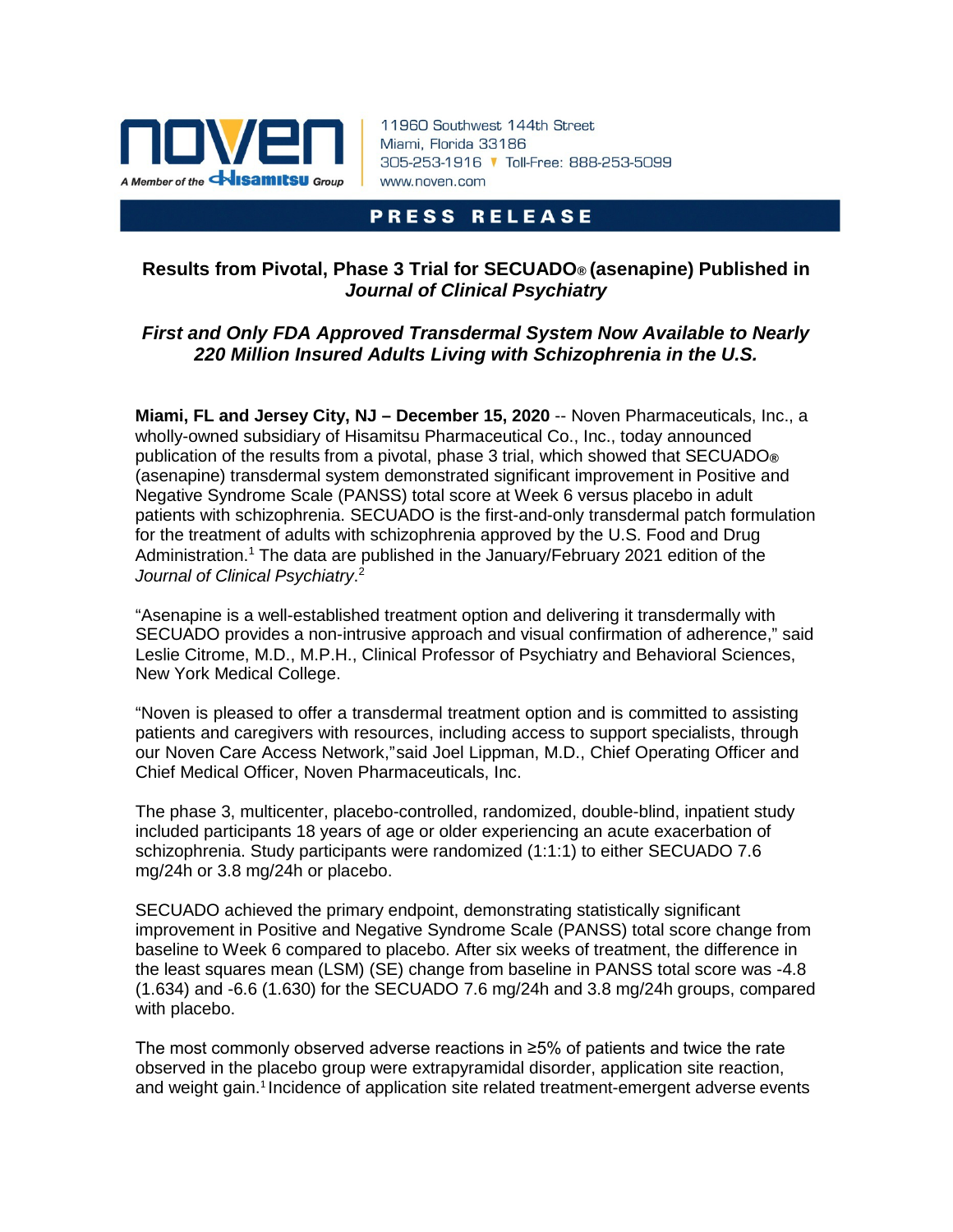was higher for SECUADO (14.2%, 7.6 mg/24h; 15.2%, 3.8 mg/24h) versus placebo (4.4%).

Please click [here](https://dailymed.nlm.nih.gov/dailymed/drugInfo.cfm?setid=685eaf44-5944-4f38-afba-0a4fc0b3462b) for full Prescribing Information, including Boxed Warning.

## **What is SECUADO?**

SECUADO is a prescription medicine used to treat adults with schizophrenia. SECUADO is a transdermal system (patch) you apply to your skin. It is not known if SECUADO is safe and effective in children less than 18 years of age with schizophrenia.

## **IMPORTANT SAFETY INFORMATION**

**SECUADO may cause serious side effects, including:**

- **Increased risk of death in elderly people with dementia-related psychosis. Medicines like SECUADO can raise the risk of death in elderly people who have lost touch with reality (psychosis) due to confusion and memory loss (dementia). SECUADO is not approved for the treatment of people with dementia-related psychosis.**
- **Stroke (cerebrovascular problems) in elderly people with dementia-related psychosis that can lead to death.**
- **Neuroleptic Malignant Syndrome (NMS): a serious condition that can lead to death. Immediately remove the patch.** Call your healthcare provider or go to the nearest hospital emergency room right away if you have some or all of the following: high fever, confusion, stiff muscles, increased sweating and changes in your breathing, heart rate and blood pressure.
- **Uncontrolled body movements (tardive dyskinesia).** SECUADO may cause movements that you cannot control in your face, tongue, or other body parts. Tardive dyskinesia may not go away, even if you stop taking SECUADO.Tardive dyskinesia may also start after you stop taking SECUADO.
- **Problems with your metabolism such as:**
	- o **High blood sugar (hyperglycemia) and diabetes.** Increases in blood sugar can happen in some people who take SECUADO. **Call your healthcare provider if you have any of these symptoms of high blood sugar during treatment with SECUADO:**
		- Feel very thirsty or very hungry
		- Feel sick to your stomach
		- Feel weak or tired
		- Need to urinate more than usual
		- Feel confused, or your breath smells fruity
	- o **Increased fat levels (cholesterol and triglycerides) in your blood**
	- o **Weight gain.** You and your healthcare provider should check your weight regularly during treatment with SECUADO.
- **Allergic reactions.** You may observe rash, decreased blood pressure or a fast heart rate.
- **Decreased blood pressure (orthostatic hypotension).** You may feel lightheaded or faint when you rise too quickly from a sitting or lyingposition.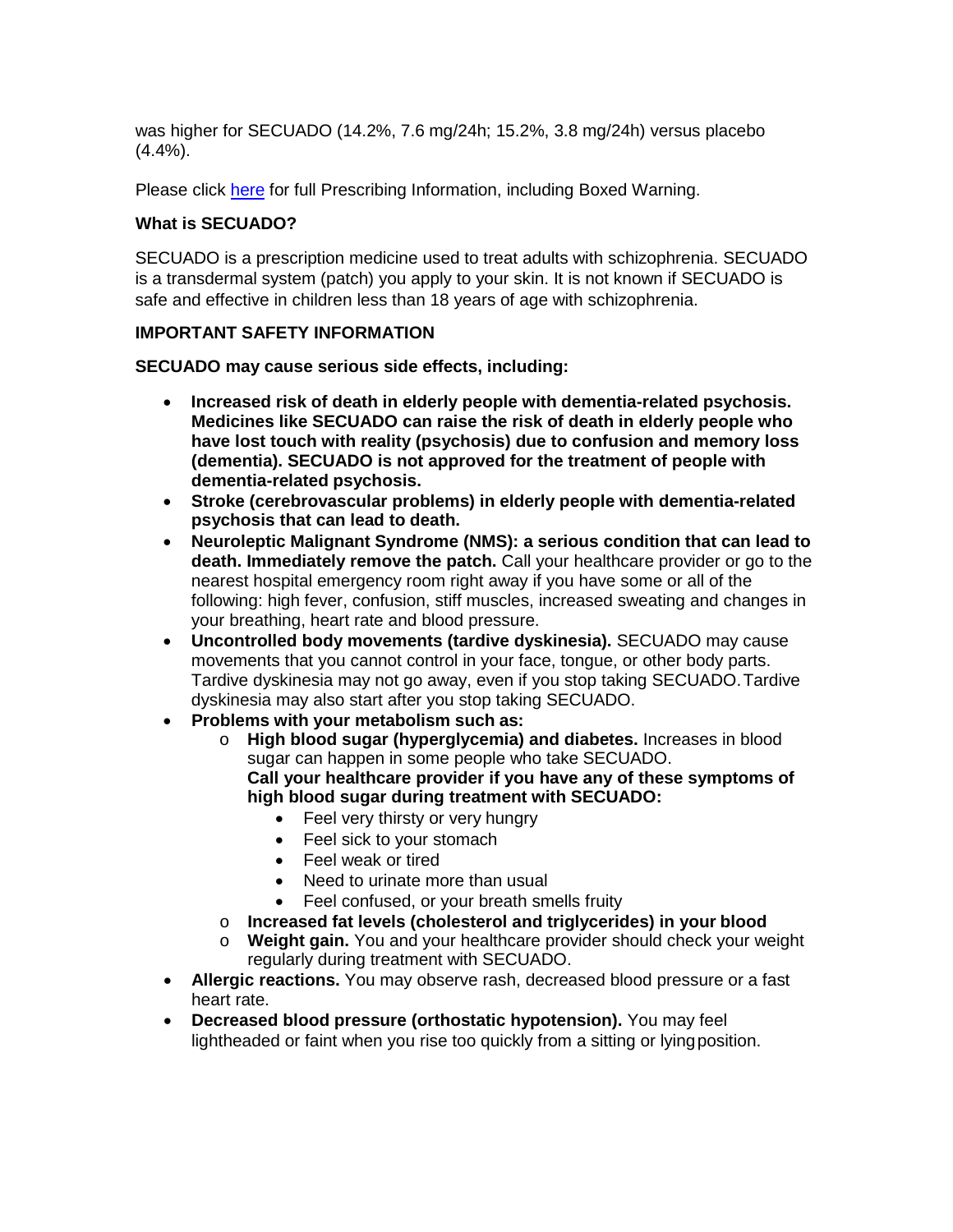- **Falls.** SECUADO may make you sleepy or dizzy, may cause a decrease in your blood pressure when changing position, and can slow your thinking which may lead to falls.
- **Low white blood cell count.** Your healthcare provider may do blood tests during the first few months of treatment with SECUADO.
- **Irregular heartbeat** or a heartbeat that does not feel normal (QT prolongation)
- **Increased prolactin levels in your blood (hyperprolactinemia).** Your healthcare provider may do blood tests to check your prolactin levels during treatment with SECUADO.
- **Seizures (convulsions)**
- **Impaired thinking and motor skills.** Use caution when operating heavy machinery when using SECUADO.
- **Problems controlling your body temperature so that you feel too warm**
- **Difficulty swallowing**
- **External heat**. Avoid exposing SECUADO to direct external heat sources such as hair dryers, heating pads, electric blankets, heated water beds, etc.
- <span id="page-2-0"></span>• **Application site reactions. Increased skin irritation may occur if SECUADO is applied for a longer period than instructed or if the same application site is used repeatedly. Use a different application site each day to decrease skin reactions.** If skin reactions continue or spread beyond the application site, tell your healthcare provider. Symptoms of application site reactions may include:
	- o Redness
	- o Itching
	- o Irritation
	- o Pimple-like raised skin
	- o Pain of the skin
	- o Swelling

### **Do not use SECUADO if you:**

- Are allergic to asenapine or any other ingredients in SECUADO
- Have severe liver impairment

## **Before you use SECUADO, tell your healthcare provider about all of your medical conditions, including if you have or have had:**

- Heart problems or stroke
- Low or high blood pressure
- Diabetes or high blood sugar, or have a family history of diabetes or highblood sugar
- High levels of total cholesterol or triglycerides
- High prolactin levels
- Low white blood cell count
- Seizures
- Liver problems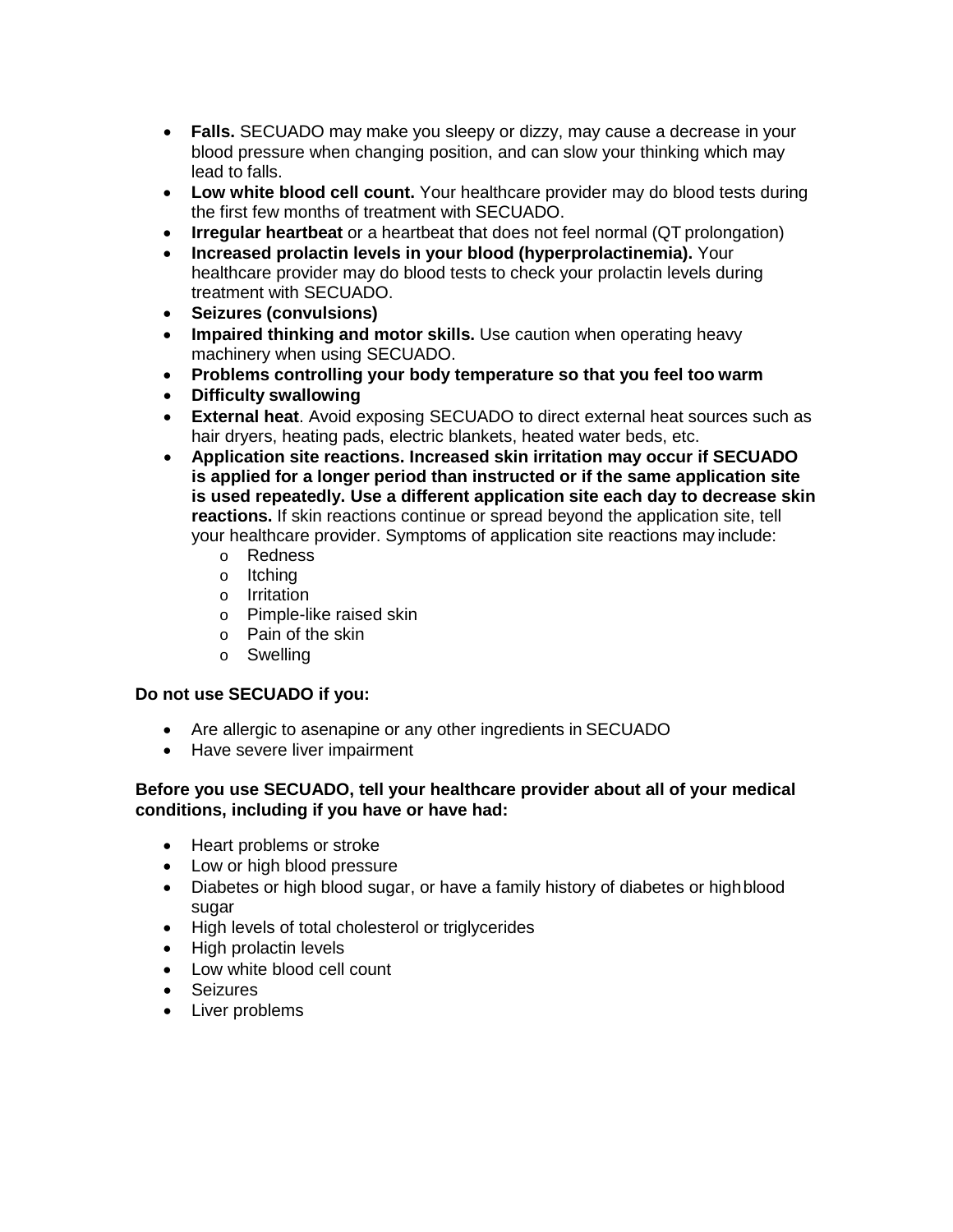**Tell your healthcare provider if you become pregnant or think you are pregnant during treatment with SECUADO. It is not known if SECUADO will harm your unborn baby.**

o If you become pregnant during treatment with SECUADO, talk to your healthcare provider about registering with the National Pregnancy Registry for Atypical Antipsychotics. You can register by calling 1-866-961-2388 or go to [https://womensmentalhealth.org/research/pregnancyregistry/.](https://womensmentalhealth.org/research/pregnancyregistry/)

Talk to your healthcare provider about the best way to feed your baby during treatment with SECUADO. It is not known if SECUADO passes into your breast milk.

**Tell your healthcare provider about all of the medicines you take**, including prescription and over-the-counter medicines, vitamins, and herbal supplements. SECUADO and other medicines may affect each other causing possible serious side effects. SECUADO may affect the way other medicines work, and other medicines may affect how SECUADO works.

### **The most common side effects of SECUADO include:**

- Restlessness, difficulty moving, muscle stiffness, tremor
- Skin irritation where the patch is placed
- Weight gain

Tell your healthcare provider if you have any side effects that bothers you or does not go away. These are not all the possible side effects of SECUADO.

You are encouraged to report negative side effects of prescription drugs to the FDA. Visit **<http://www.fda.gov/medwatch>** or call 1-800-FDA-1088.

### **About Schizophrenia**

Schizophrenia is a severe, chronic psychiatric disease with a heterogeneous course and symptom profile. The symptoms associated with schizophrenia are disabling and lifelong, and greatly affect a patient's quality of life and social functioning. Symptoms usually start between ages 16 and 30 and fall into three categories: positive, negative and cognitive. Positive symptoms are psychotic behaviors not generally seen in healthy people and can include hallucinations, delusions, thought disorders and movement disorders. Negative symptoms are associated with disruptions to normal emotions and behaviors and can include flat affect (reduced expression of emotions), reduced feelings of pleasure in everyday life, difficulty beginning and sustaining activities and reduced speaking. Cognitive symptoms can include poor executive functioning (the ability to understand information and use it to make decisions), trouble focusing or paying attention and problems with working memory (the ability to use information immediately after learning  $it)$ .<sup>3</sup>

### **About the Noven Care Access Network**

The Noven Care Access Network (Noven C.A.N.™) is designed to provide people living with schizophrenia and their caregivers SECUADO information and resources, including access to a support specialist. Additional information can be found at [SECUADO.com.](https://www.secuado.com/)